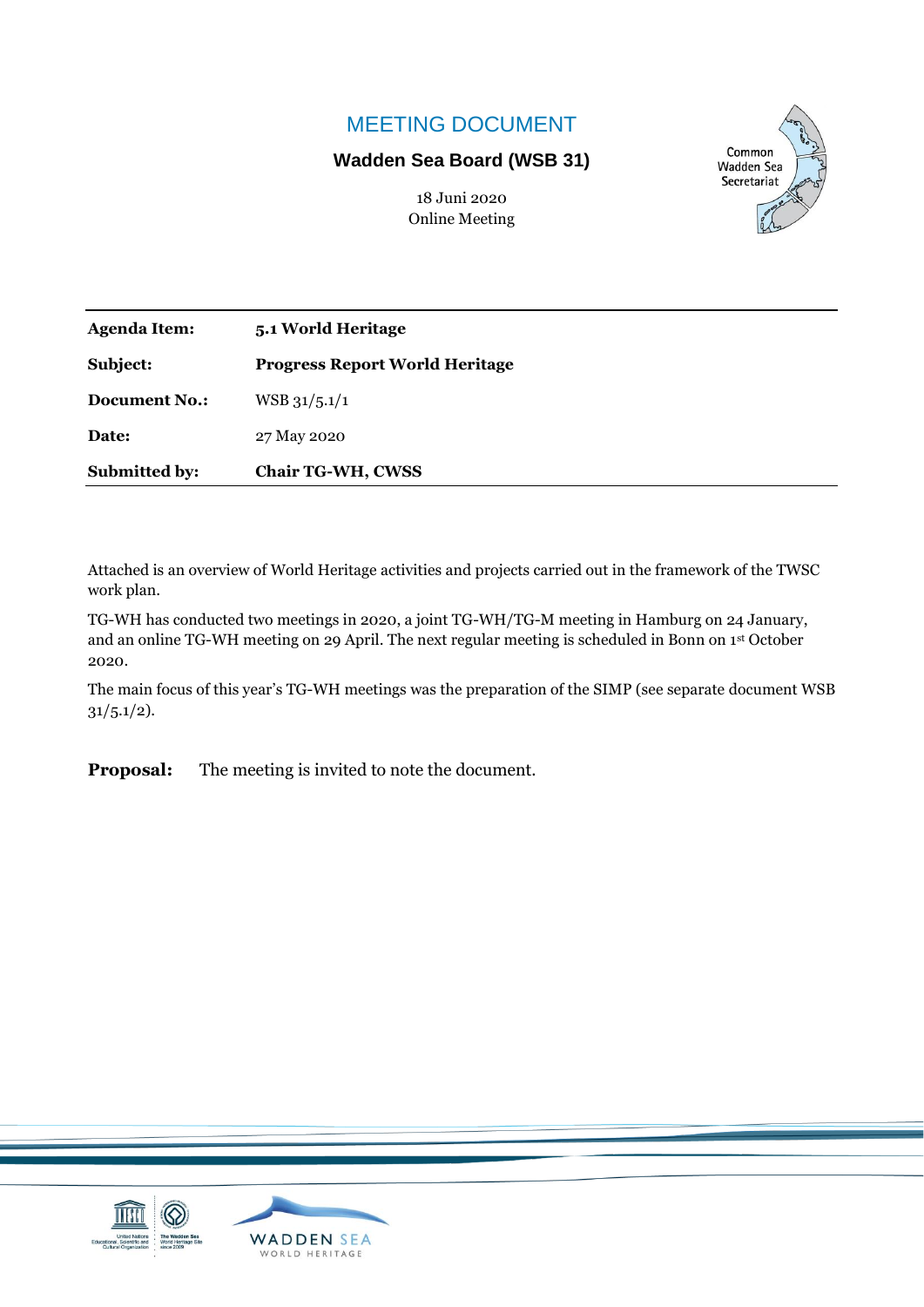# Progress Report Wadden Sea World Heritage

### **1. State of Conservation request**

Regarding the planned extension of Esbjerg harbour, Denmark submitted the Environmental Impact Assessment for the planned extension to the World Heritage Centre (WHC) on 2 April 2020. WHC informed the states parties that IUCN will review the information and provide feedback in June 2020.

Further State of Conservation requests from the WHC were sent to Germany regarding plans for the deepening of the River Elbe. The draft answer for the River Elbe is still under preparation by the competent German authorities and will be submitted to the TG-WH for discussion.

### **2. TG World Heritage work plan**

According to the TWSC work plan 2019 -2022, the main focus of TG-WH in 2019/20 was the preparation of the SIMP (LD §3), the implementation of the World Heritage strategy / roadmap (LD §9) and cooperation with the UNESCO WH marine programme (LD §10). All activities are proceeding according to the work plan.

TG-WH is actively involved in the development of the Climate Change Vulnerability Index (CVI) and has supported the CVI workshop in Hamburg on 10-11 February 2020 as well as the preparation of the report.

#### **WH strategy / roadmap**

TG-WH identified four work topics to be handled with priority with regard to the supplementary budget 2020: International Wadden Sea School, cooperation with the World Heritage Centre's marine programme, the trilateral communication strategy, and the Wadden Sea Flyway Initiative (WSFI, see separate document).

International Wadden Sea School (IWSS): WWF has been tasked for another three years to coordinate the IWSS. (2020-2022) The IWSS micro-website has been integrated in the WH website and is continuously updated with education material. Unfortunately, the IWSS workshop 2019, which was postponed to spring 2020, had to be cancelled due to the Covid-19 impacts. The workshop 2020 will take place in Schleswig-Holstein in the first week of November 2020.

TG-WH also discussed an update of the Wadden Sea World Heritage leaflet and video. CWSS is currently working on these products as well as continues broadening the communication channels by using social media and reintroducing a digital newsletter (see document WSB 31/4/1 Announcements CWSS).

With regard to the Wadden Sea WH logo use, CWSS has concluded the EU trademark application for the Wadden Sea World Heritage logo with five additional product classes in order to prevent non-appropriate registration by third parties. The EU trademark registration (four languages) was officially accepted in February 2020.

#### **World Heritage Centre**

The Centre requested all WH sites to submit information or links how the sites can be experienced digitally because many sites and/or visitor centres are closed due to the Covid-19 crisis. CWSS compiled the information with support of the regional focal points (mainly existing videos, current social media activities, and website) and submitted it to the WH centre in beginning of April 2020. Because WHC approached the states parties directly, there were two responses from the Wadden Sea (one from CWSS, one from the Netherlands). CWSS will make arrangements with TG-WH and the regional focal points to enhance coordination in case similar future requests.